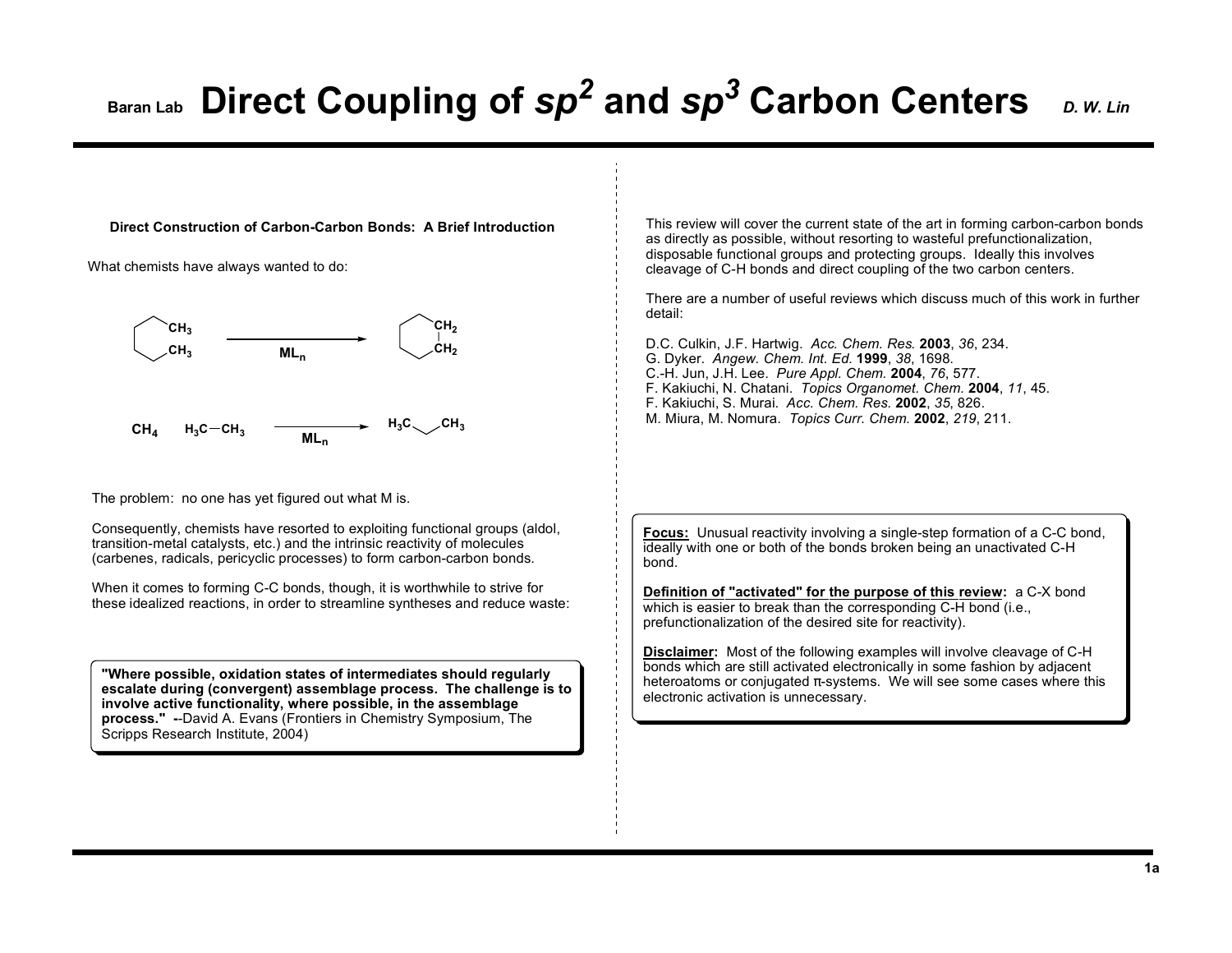# **Direct Coupling of sp<sup>2</sup> and sp<sup>3</sup> Centers** *D. W. Lin*

**R<sup>3</sup>**

**R<sup>2</sup>**



Types of reactions **NOT** discussed in this review:

**R<sup>1</sup>**  $*sp<sup>2</sup> + *sp<sup>3</sup> - > sp<sup>2</sup>-sp<sup>3</sup>$ Examples: Suzuki and Heck couplings







These kinds of reactions are well known and do not require further review. Instead, we will focus on different kinds of reactivities.

**\* = "disposable" activating group (e.g., halogen, OTf, OAc, etc.) A NOTE ON NOTATION:**

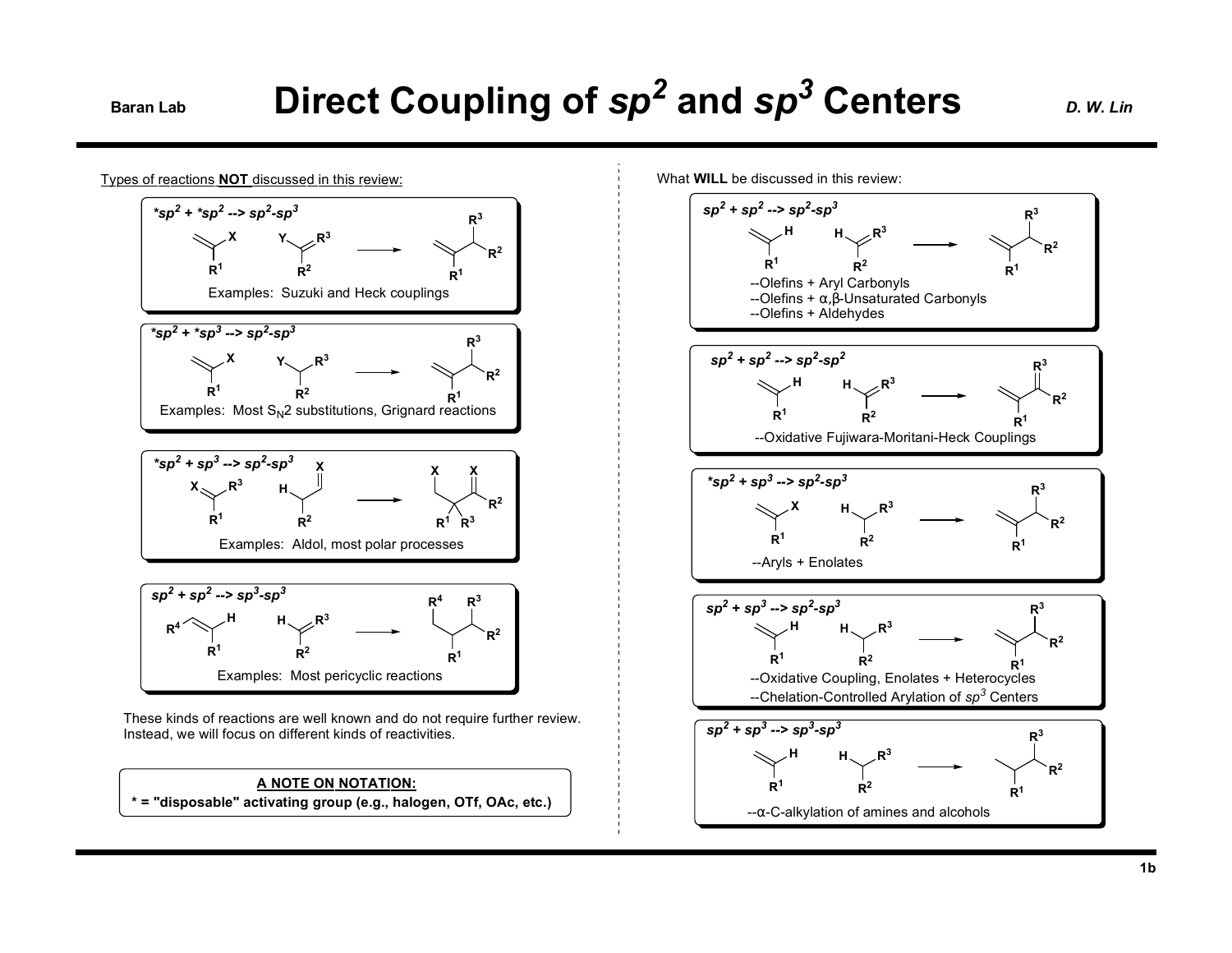## **Baran Lab Coupling: Aryl Ketones + Olefins** *D. W. Lin*

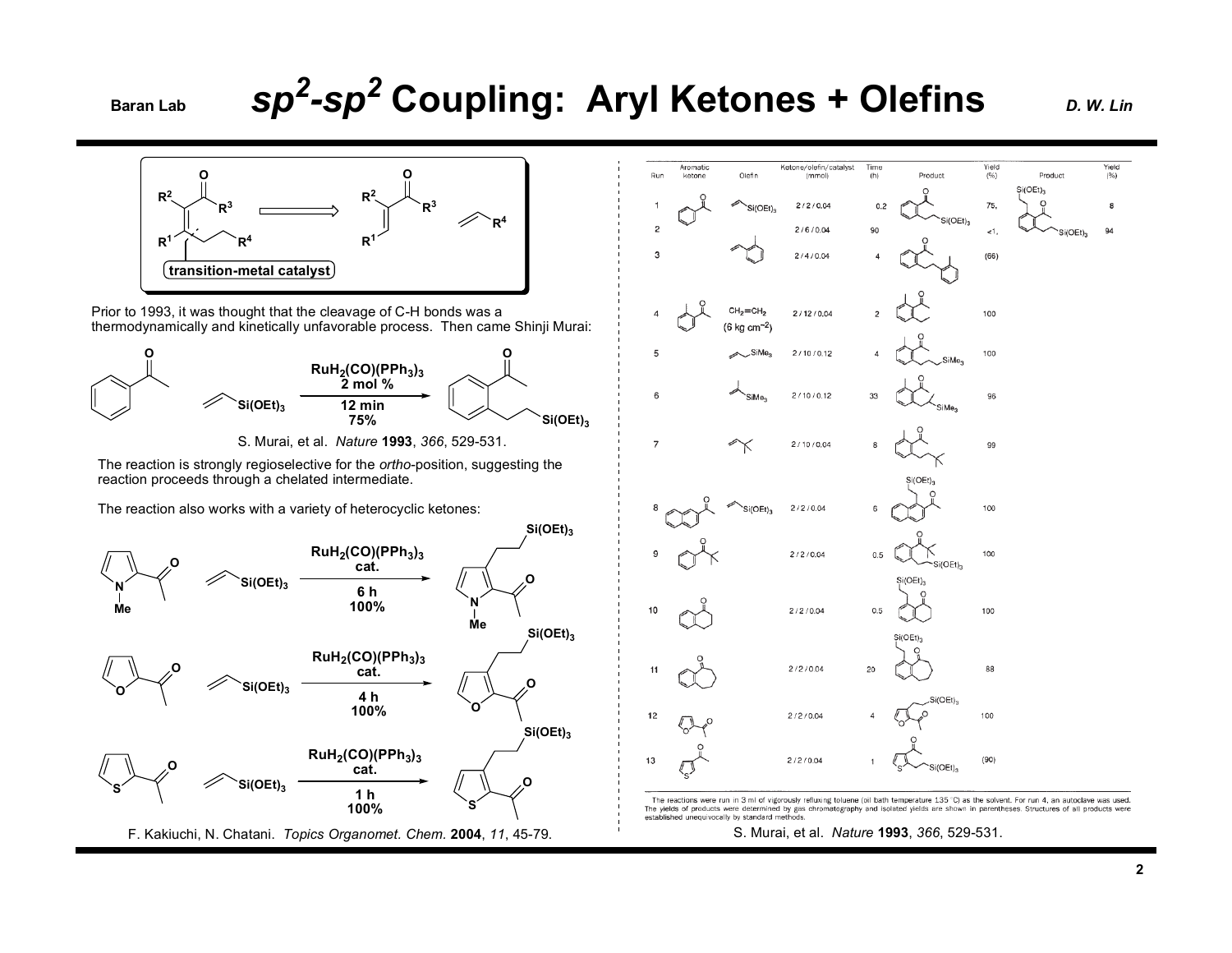### **Baran Lab Coupling: Aryl Ketones + Olefins** *D. W. Lin*

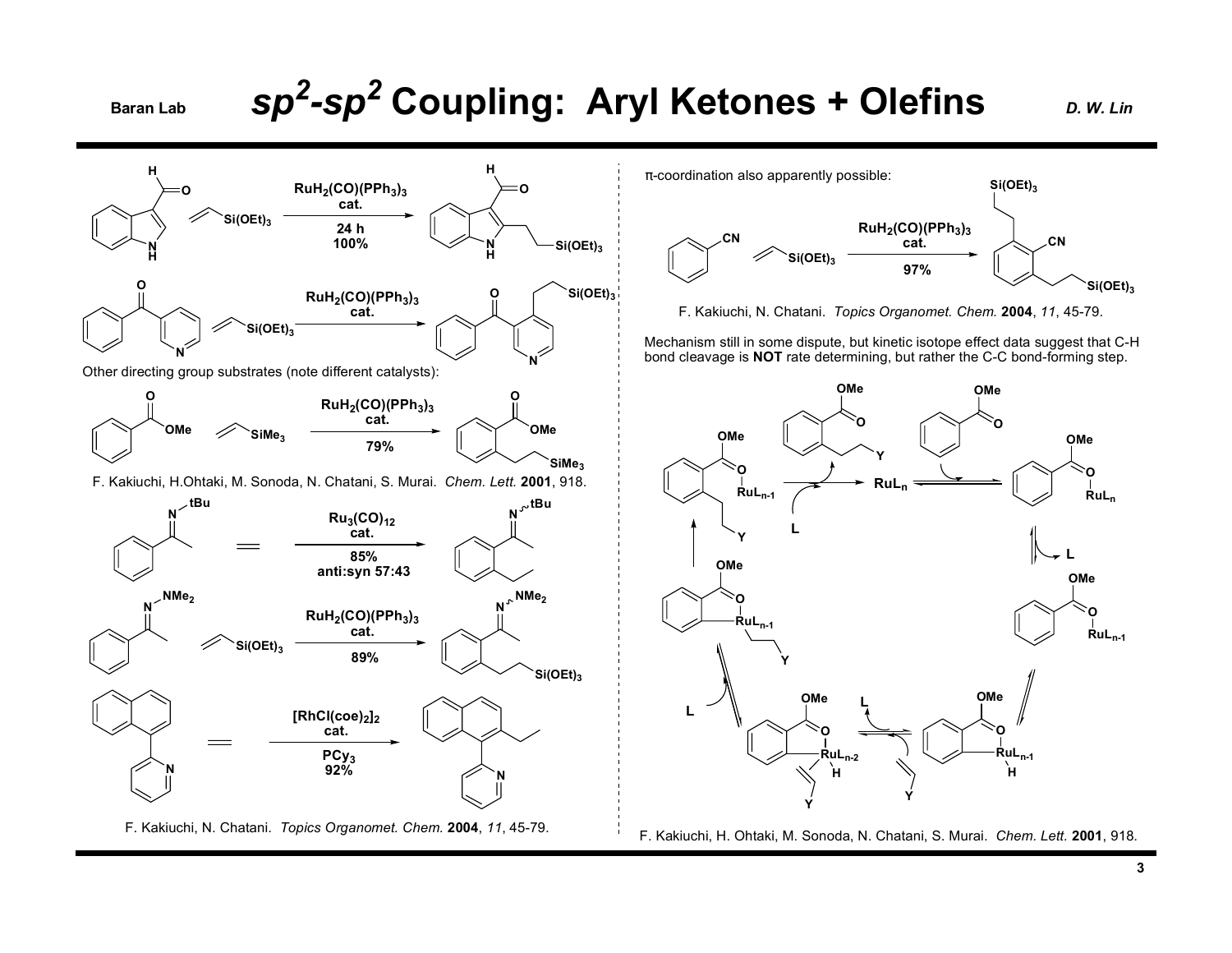## Baran Lab **Sp<sup>2</sup>-Sp<sup>2</sup> Coupling: Olefins + Olefins** *D. W. Lin*

**Lesson #1: Chelation Control of C-H Bond Cleavage**

C-H bonds not activated by electronic factors can still be selectively cleaved by catalysts placed next to the C-H bond by chelation with nearby heteroatom functional groups.

### **Related Substrate:** α,β**-Unsaturated Carbonyls**



Reaction works with esters and amides, as well as non-dihydropyran systems:

|     | R               |                 |                  | catalyst<br>RuH <sub>2</sub> (CO)(PPh <sub>3</sub> ) <sub>3</sub><br>toluene, reflux |                      |
|-----|-----------------|-----------------|------------------|--------------------------------------------------------------------------------------|----------------------|
| run | x               | R               | Υ                | time                                                                                 | yield                |
| 1   | CH <sub>2</sub> | CH <sub>3</sub> | $Si(OEt)_{3}$    | 24 h                                                                                 | 50%                  |
| 2   | CH <sub>2</sub> | t <sub>Bu</sub> | $Si(OEt)_{3}$    | 0.5h                                                                                 | quant                |
| 3   | O               | CH <sub>3</sub> | $Si(OEt)_{3}$    | 10 h                                                                                 | quant                |
| 4   | O               | <sup>t</sup> Bu | $c - C_6 H_{11}$ | 12 h                                                                                 | 98%                  |
| 5   | O               | <sup>t</sup> Bu | 2-pyridyl        | 12 h                                                                                 | $81\%$ (n:i = 78:22) |
| 6   | O               | OMe             | $Si(OEt)_{3}$    | 24 h                                                                                 | 73%                  |
| 7   | O               | $N^{i}Pr_{2}$   | $Si(OEt)_{3}$    | 24 h                                                                                 | 73%                  |

F. Kakiuchi, N. Chatani. *Topics Organomet. Chem.* **2004**, *11*, 45-79.

The reaction is also successful with acyclic systems:



**<sup>79% (</sup>E:Z = 96:4)**

Aldehydes are good substrates in limited cases, when a heteroatom is present γ to the carbonyl. Otherwise, the substrate undergoes decarbonylation.



**100%**

Intramolecular coupling also observed:



F. Kakiuchi, N. Chatani. *Topics Organomet. Chem.* **2004**, *11*, 45-79.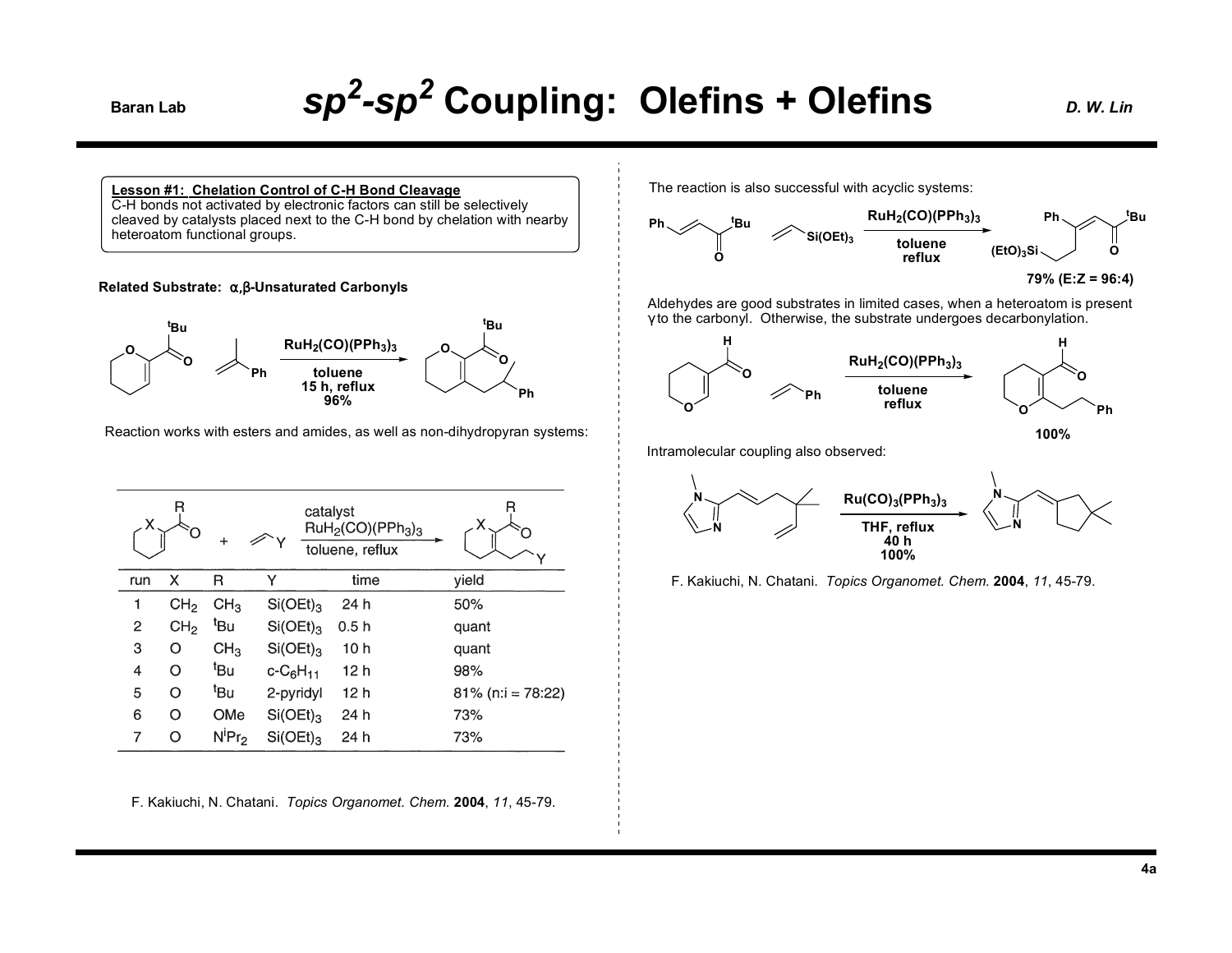## *sp2-sp2* **Baran Lab Coupling: Arenes + Olefins** *D. W. Lin*



Heck cyclization reactions can occur without prefunctionalization of either the aryl or the olefin being coupled:



I. Moritani, Y. Fujiwara. *Tet. Lett.* **1967**, 1119.

Note how neither the olefin or arene has been preactivated.

Some examples:



This method has been employed in more complex synthetic operations:



P.S. Baran, C.A. Guerrero, E.J. Corey. *JACS* **2003**, *125*, 5628. P.S. Baran, E.J. Corey. *JACS* **2002**, *124*, 7904.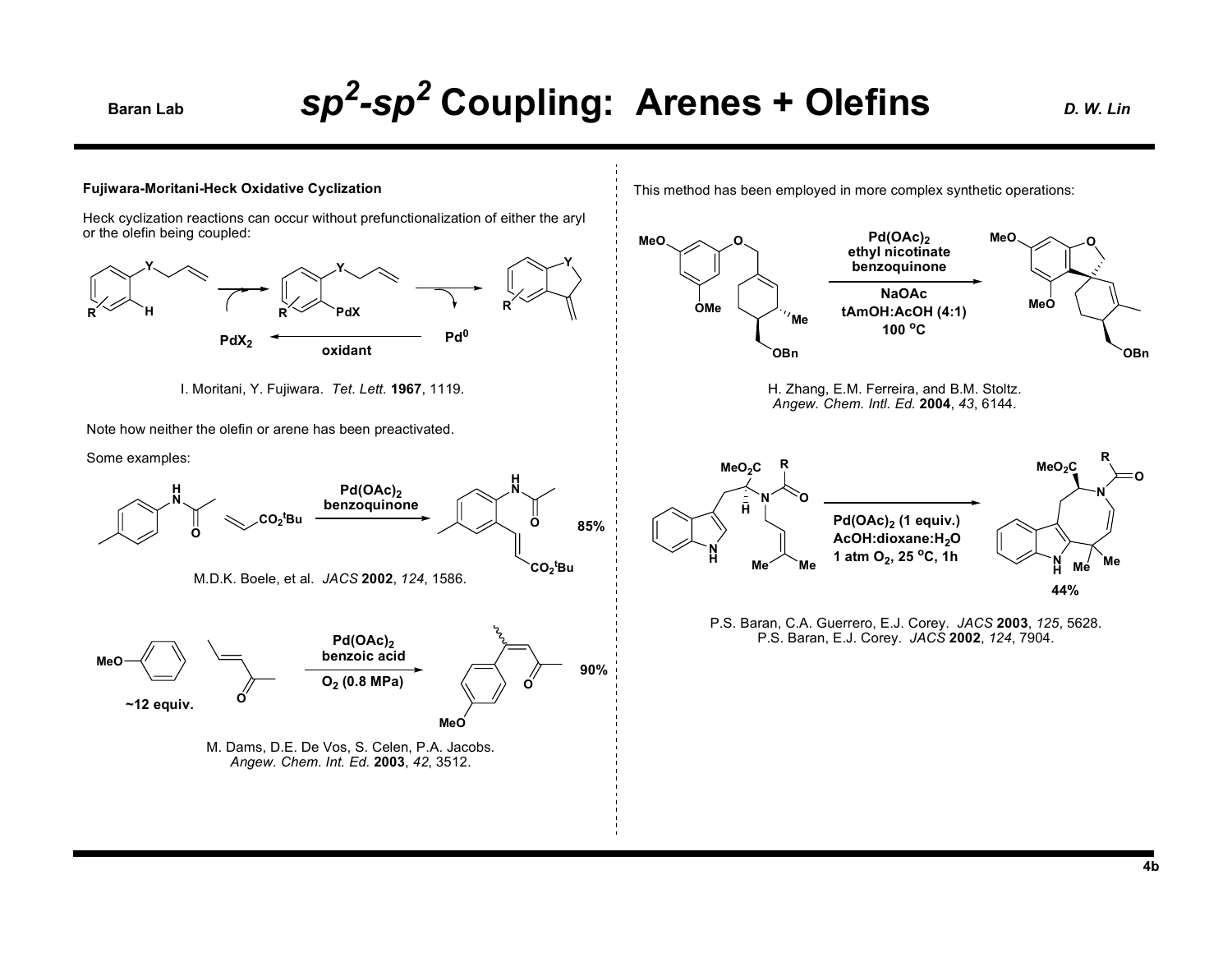## **Baran Lab Sp<sup>2</sup>-Sp<sup>2</sup> Coupling: Aldehydes + Olefins** *D. W. Lin*

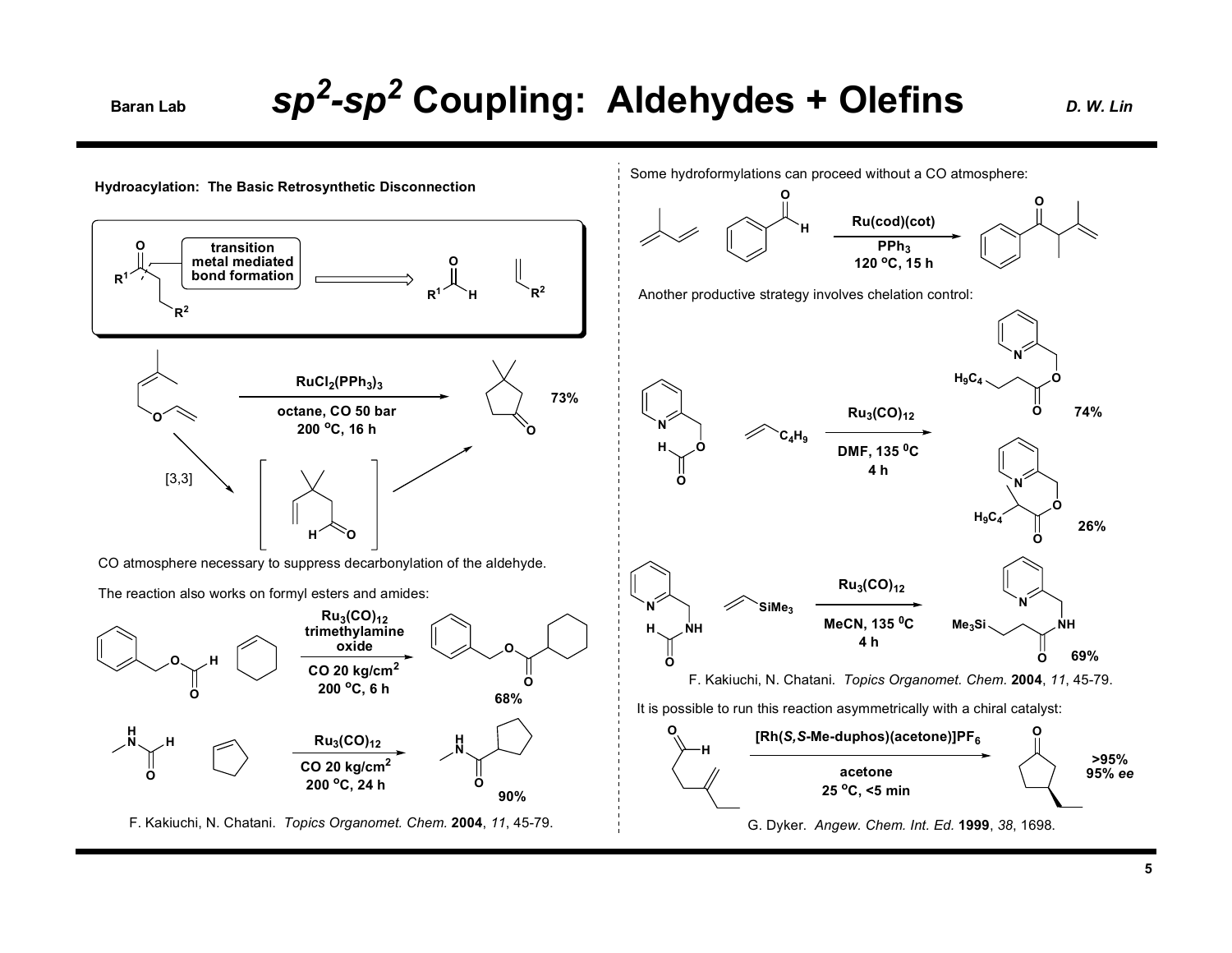### **Baran Lab Sp<sup>2</sup>-Sp<sup>2</sup> Coupling: Aldehydes + Olefins** *D. W. Lin*

Another strategy for avoiding decarbonylation involves going through an imine intermediate:



C.-H. Jun, J.H. Lee. *Pure Appl. Chem.* **2004**, *76*, 577.

One can also exploit the decarbonylation to one's advantage, albeit with poor site selectivity:



F. Kakiuchi, N. Chatani. *Topics Organomet. Chem.* **2004**, *11*, 45-79.

**Lesson #2: The Aldehyde C-H Bond Is Readily Cleaved by Transition Metal Catalysts.** This should lead one to at least one radically new transformation - the synthesis of ketones from aldehydes, a method which does not require changing the oxidation state of the carbonyl carbon. This should also encourage one to consider new possibilities for employing aldehydes in synthesis.

### General Procedure of Ruthenium-Catalyzed Hydroesterification of Alkenes with Formates:

To a solution of 2-pyridylmethyl formate (54.8 mg, 0.4 mmol) in DMF (0.2 ml) was added 3,3-dimethyl-1-butene (101.0 mg, 1.2 mmol) followed by Ru<sub>3</sub>CO<sub>12</sub> (12.8 mg, 5 mol%). The reaction mixture was stirred at 135  $\subset$  for 3 h in a screw-capped vial. After removal of the solvent under the reduced pressure, the residue was purified by flash column chromatography on silica gel (15% EtOAc/hexane) to afford the (2-pyridyl methyl)-4,4-dimethyl pentanoate (Table 2, entry 3) as yellowish liquid: 'H NMR (CDCl<sub>3</sub>, 250 MHz)  $\delta$  8.50 (d, 1H, J = 4.4 Hz), 7.61 (td, 1H, J = 7.7, 1.4 Hz), 7.26 (d, 1H, J = 7.7 Hz), 7.13 (m, 1H), 5.14 (s, 2H), 2.30 (m, 2H), 1.52 (m, 2H), 0.81 (s, 9H); <sup>13</sup>C NMR(CDCl<sub>3</sub>, 62.5 MHz) 8 174.4, 156.2, 149.8, 137.1, 123.2, 122.2, 67.1, 38.8, 30.4, 30.3, 29.4; IR (neat) 2959, 2870, 1741, 1595, 1475, 1145, 759 cm<sup>-1</sup>; HRMS (EI) calcd for C<sub>12</sub>H<sub>19</sub>NO<sub>2</sub> 221.1417 (M<sup>+</sup>), found 221.1413.

S. Ko, Y. Na, S. Chang. *JACS* **2002**, *125*, 750.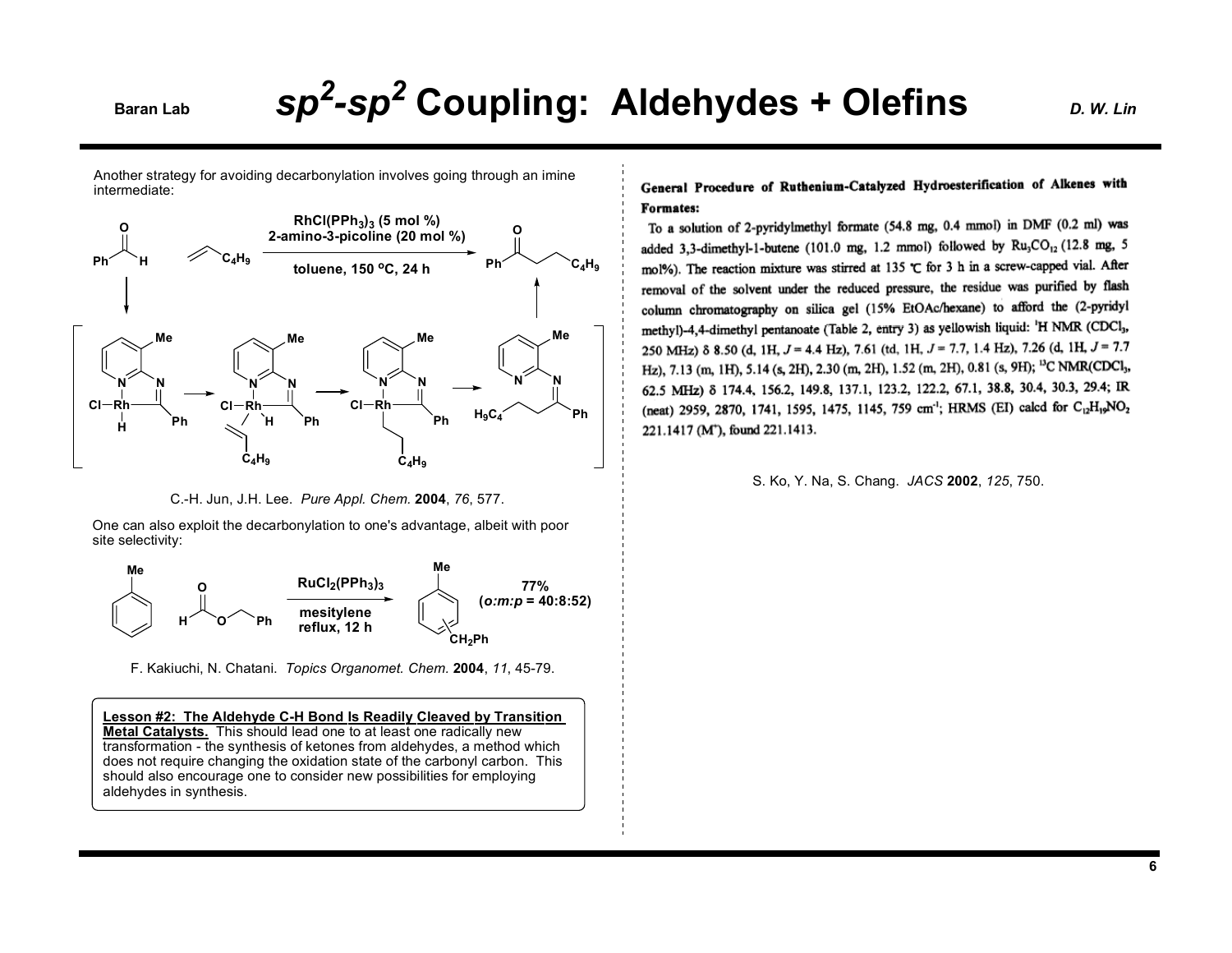### **Baran Lab Coupling: Enolates + \*Olefins** *D. W. Lin*

**The Essential Retrosynthetic Disconnection: OR<sup>1</sup> <sup>R</sup><sup>2</sup> <sup>R</sup><sup>1</sup> OR<sup>2</sup> Xtransition metal mediated arylation** 1,3-dicarbonyl substrates: **MeO I CNCN**PdCl<sub>2</sub>(PPh<sub>3</sub>)<sub>2</sub> **NaH/THF reflux, 4 h MeOCNCN88%tBuBrOO**Pd(OAc)<sub>2</sub> **P(2-Me-biphenyl-2'-yl)(t-Bu)2K3PO4/THF 80 oC, 23 h tBuOO96%**Esters, amides and amino acids: **Ph OOMe**PdCl<sub>2</sub> **Cs2CO3/THF 100 oC, 2 h OPhMe Br ONMe2**Pd(dba)<sub>2</sub>/BINAP **KHMDS/dioxane100 oC, 1.5 h PhPhNOOEtBrOMe**Pd(dba)<sub>2</sub>/BINAP **KHMDS/dioxane100 oC, 1.5 h PhPhNR<sup>3</sup> R<sup>3</sup>** M. Miura, M. Nomura. *Topics Curr. Chem.* **2002**, *219*, 211. D.A. Culkin, J.F. Hartwig. *Acc. Chem. Res.* **2003**, *36*, 234.

Buchwald, Miura and Hartwig groups have reported many successful examples of coupling with simple carbonyl compounds:





A wide range of functional groups is tolerated about the aryl ring in the case of the amino acid substrate.

The reaction also works on a variety of heterocycles:



D.A. Culkin, J.F. Hartwig. *Acc. Chem. Res.* **2003**, *36*, 234.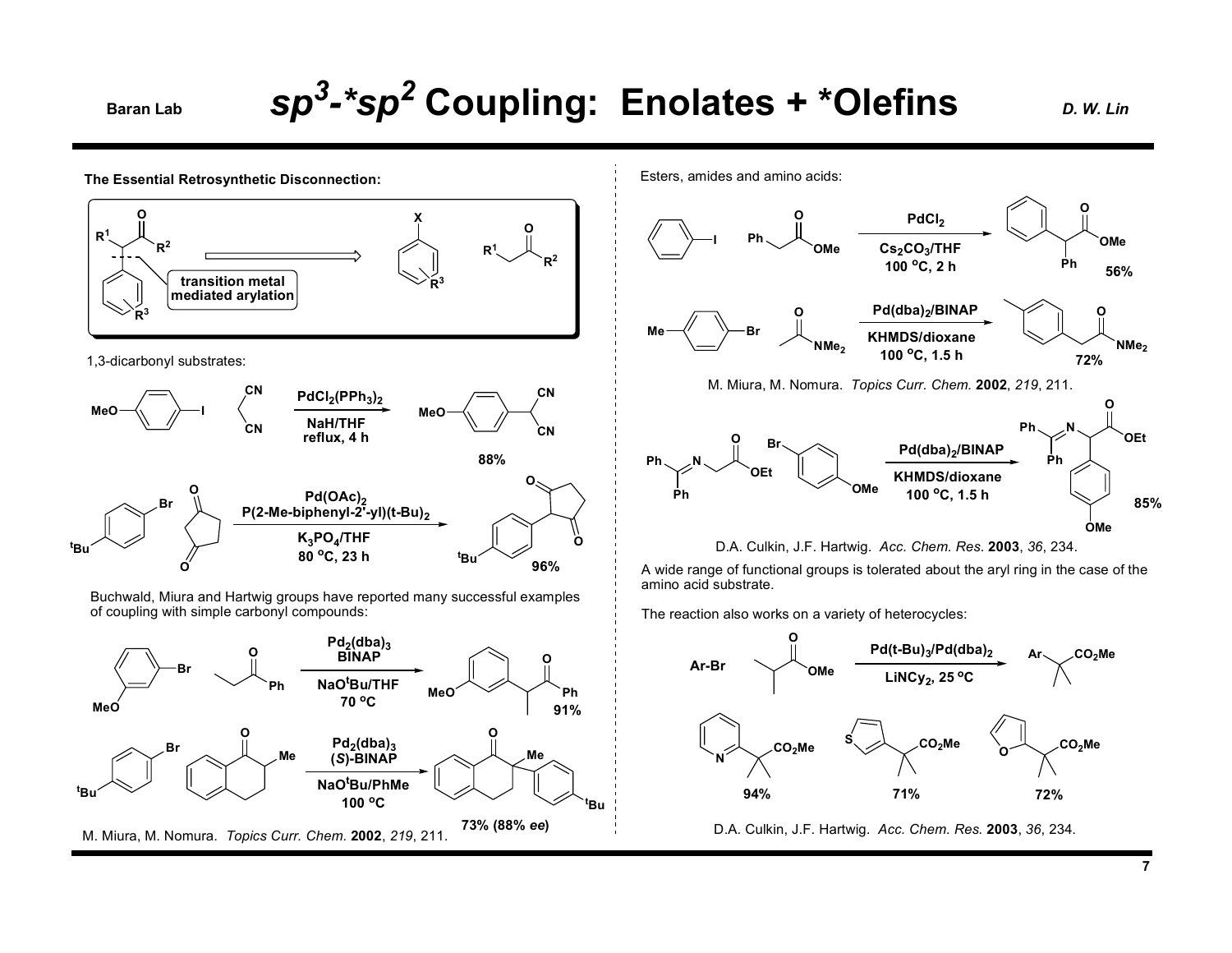### **Baran Lab Coupling: Enolates + \*Olefins** *D. W. Lin*

This can work intramolecularly with vinyl iodides:



Nitro groups too:



M. Miura, M. Nomura. *Topics Curr. Chem.* **2002**, *219*, 211.

Hartwig has recently disclosed a modified procedure involving silyl enol ethers:



The reaction tolerates a wide range of aryl and ester substituents. It also works well with the Evans auxiliary:



A plausible mechanism for this reaction:



D.A. Culkin, J.F. Hartwig. *Acc. Chem. Res.* **2003**, *36*, 234.

Typical experimental procedure for aryl-enolate coupling:

A typical procedure for Eq. (4) [15] is as follows. An oven-dried, resealable Schlenk tube containing a stirbar is capped with a rubber septum, evacuated, and cooled under argon. The tube is then charged with  $Pd(OAc)$ , (2.3 mg, 0.01 mmol), the ligand  $(6.9 \text{ mg}, 0.022 \text{ mmol})$ , the 1,3-diketone  $(1.2 \text{ mmol})$ , and  $K_3PO_4$  (490 mg, 2.3 mmol). The septum is replaced, and the tube is again evacuated and backfilled with argon. Solvent (3 ml) and the aryl bromide (1.0 mmol) are sequentially injected, and the septum is replaced with a Teflon screw cap under a flow of argon. The tube was sealed, and the mixture is stirred and heated for the time specified. The mixture is then diluted with MeOH and filtered. The filtrate is concentrated and chromatographed.

from M. Miura, M. Nomura. *Topics Curr. Chem.* **2002**, *219*, 211.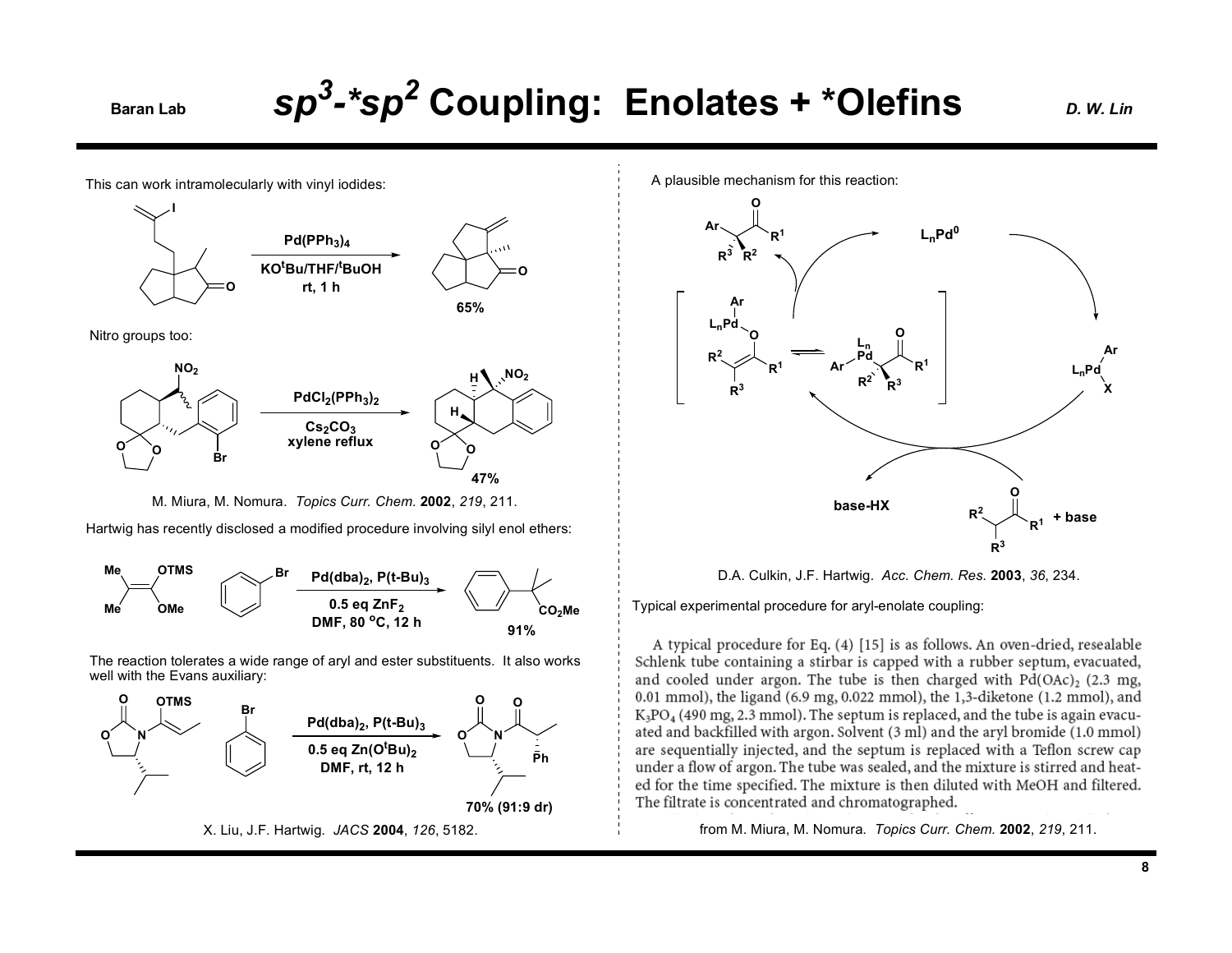## **Baran Lab Coupling: Oxidative Coupling** *D. W. Lin*

### **Oxidative Coupling of Heterocycles to Enolates**

The oxidative coupling of enolates to form 1,4-diketones is known in the literature, but sporadically employed (see the 1995 Evans group seminar on oxidative coupling of enolates by Chuck Scales for further review).

Baran and colleagues have adapted this method for the direct coupling of heterocycles to enolates:



**<sup>53%, &</sup>gt;20:1 d.r.**

**H**

The reaction does not require prefunctionalization of the heterocycle prior to coupling, a distinct advantage over transition-metal-mediated methods. Regioselectivity appears to be directed towards the site of greatest electronic density on the heterocyclic ring.

The reaction is tolerant of a wide variety of substrates:



P.S. Baran, J.M Richter. *JACS* **2004**, *126*, 7450.

This reaction has been applied in enantioselective total syntheses of hapalindole Q and 12-*epi*-fischerindole U isothiocyanate:



Oxidative coupling with pyrroles has also been observed:



**<sup>53%, &</sup>gt;20:1 d.r.**

P.S. Baran, J.M. Richter, D.W. Lin. *Angew. Chem. Int. Ed.* **2004**, in press.

Although it is generally accepted in the literature that enolate couplings go through radical intermediates, the high diastereoselectivity of the couplings observed with pyrrole and indole suggest that a Cu(II)-mediated mechanistic pathway may be involved.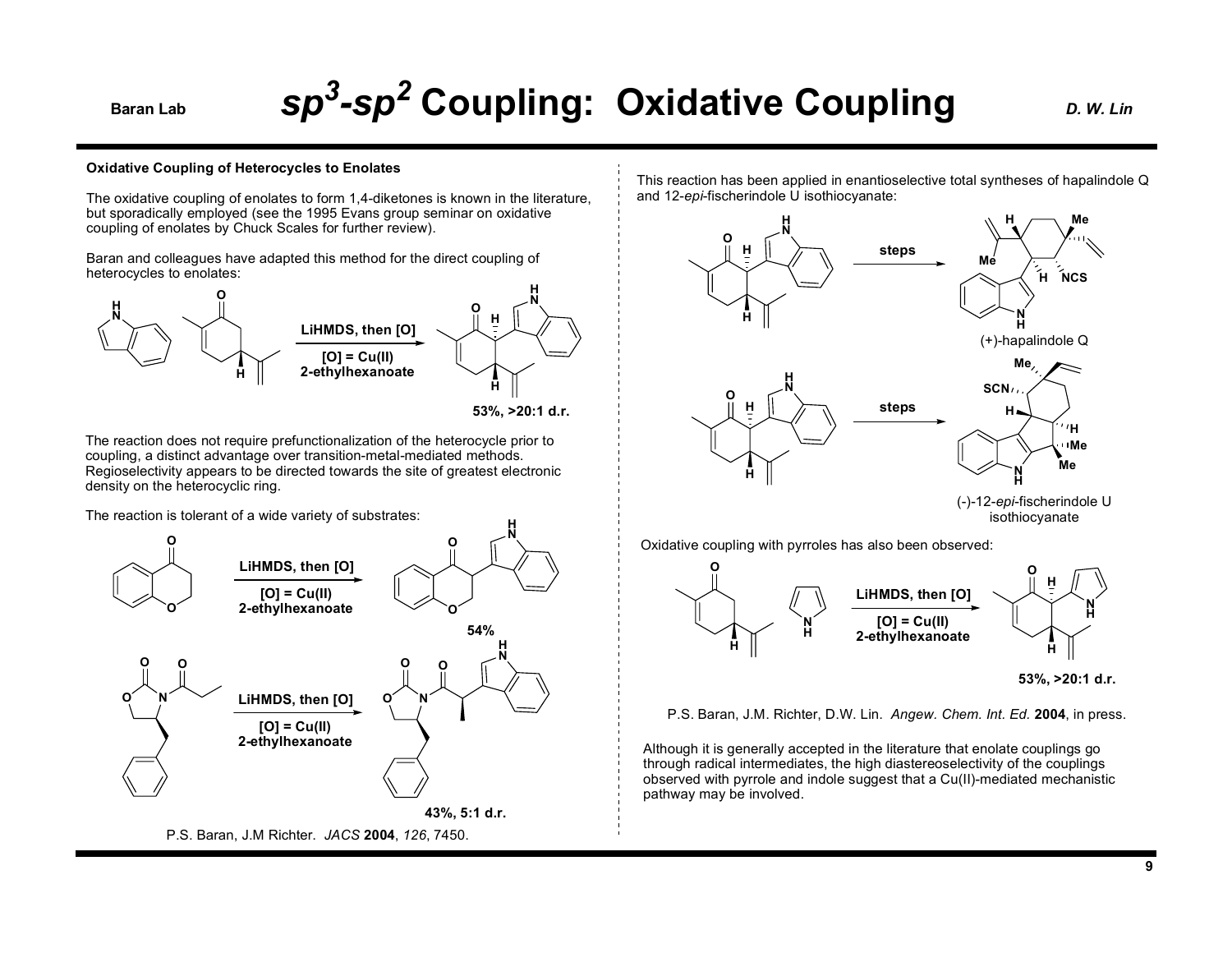The previous slides present relatively well-established methodologies for the formation of *sp3-sp2* bonds. Now we venture off the edge of the map into uncharted waters. Warning - here be dragons...

<sup>α</sup>*-C***-Alkylation of Amines: The Basic Retrosynthetic Disconnection**



OK, this is cheating a little bit - formation of an *sp3-sp3* center. But it's similar to previous methodology, and illustrates another important lesson:

**Lesson # 3: Electronic Activation of** *sp<sup>3</sup>* **Bonds by Adjacent Heteroatoms.** The presence of an adjacent heteroatom with lone pairs can activate an *sp3* C-H bond for cleavage by transition metal catalysts.



This reaction works well with cyclic amines, less so with acyclic ones:



N. Chatani, T. Asaumi, S. Yorimitsu, T. Ikeda, F. Kakiuchi, S. Murai. *JACS* **2001**, *123*, 10935. The presence of the pyridine ring is essential - acylamines and acylimines do not work as well.

The reaction also works with benzylic amines:



C.-H. Jun, D.-C. Hwang, S.-J. Na. *J. Chem. Soc., Chem. Comm.* **1998**, 1405.

Murai and colleagues have proposed a plausible mechanism for this reaction, involving an acylimine intermediate:



N. Chatani, T. Asaumi, S. Yorimitsu, T. Ikeda, F. Kakiuchi, S. Murai. *JACS* **2001**, *123*, 10935.

The presence of the acylimine intermediate is somewhat counterintuitive. However, other recently-reported reactions suggest that this is a plausible pathway (*vide infra*).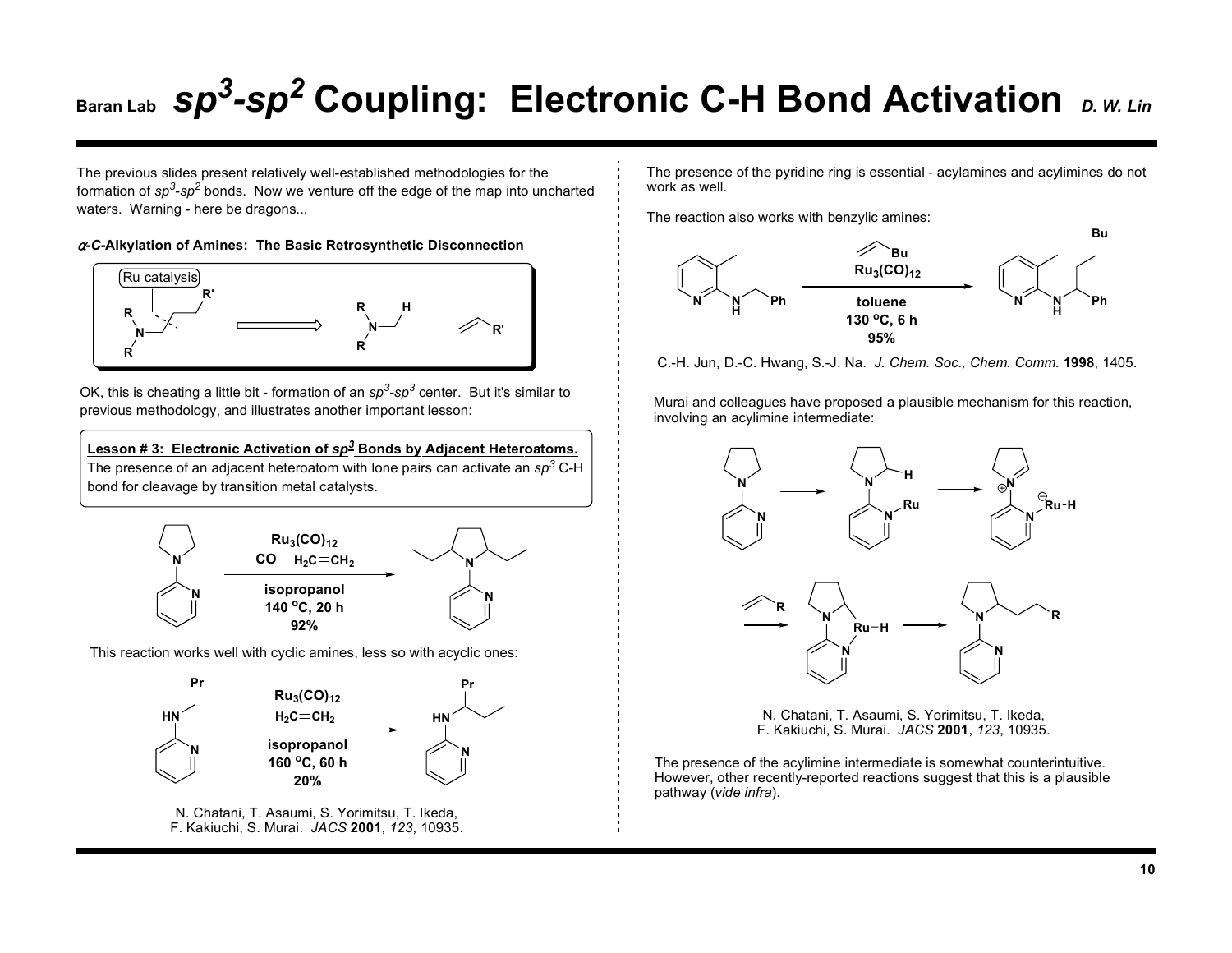Tsuchimoto and colleagues have recently reported a method for the direct coupling of heterocycles to amines:





The reaction also works with thiophenes, pyrroles, and oxazolidinones, although yields generally range from 14% to 28%.

Interestingly, Tsuchimoto and colleagues also invoke an acyliminium intermediate, based on the following result:





This immediately lends credence to the idea that amines activate adjacent C-H bonds electronically for removal by oxidizing agents:



T. Tsuchimoto, T. Ozawa, R. Negoro, E. Shirakawa, T. Kawakami. *Angew. Chem. Int. Ed.* **2004**, *43*, 4231.

A related transformation: three-component α−*C*-carbonylation of amines:



N. Chatani, T. Asaumi, T. Ikeda, S. Yorimitsu, Y. Ishiii, F. Kakiuchi, S. Murai. *JACS* **2000**, *122*, 12882.

The proposed mechanism is similar to that for the  $\alpha$ -C-alkylation reaction, with an additional carbonylation step.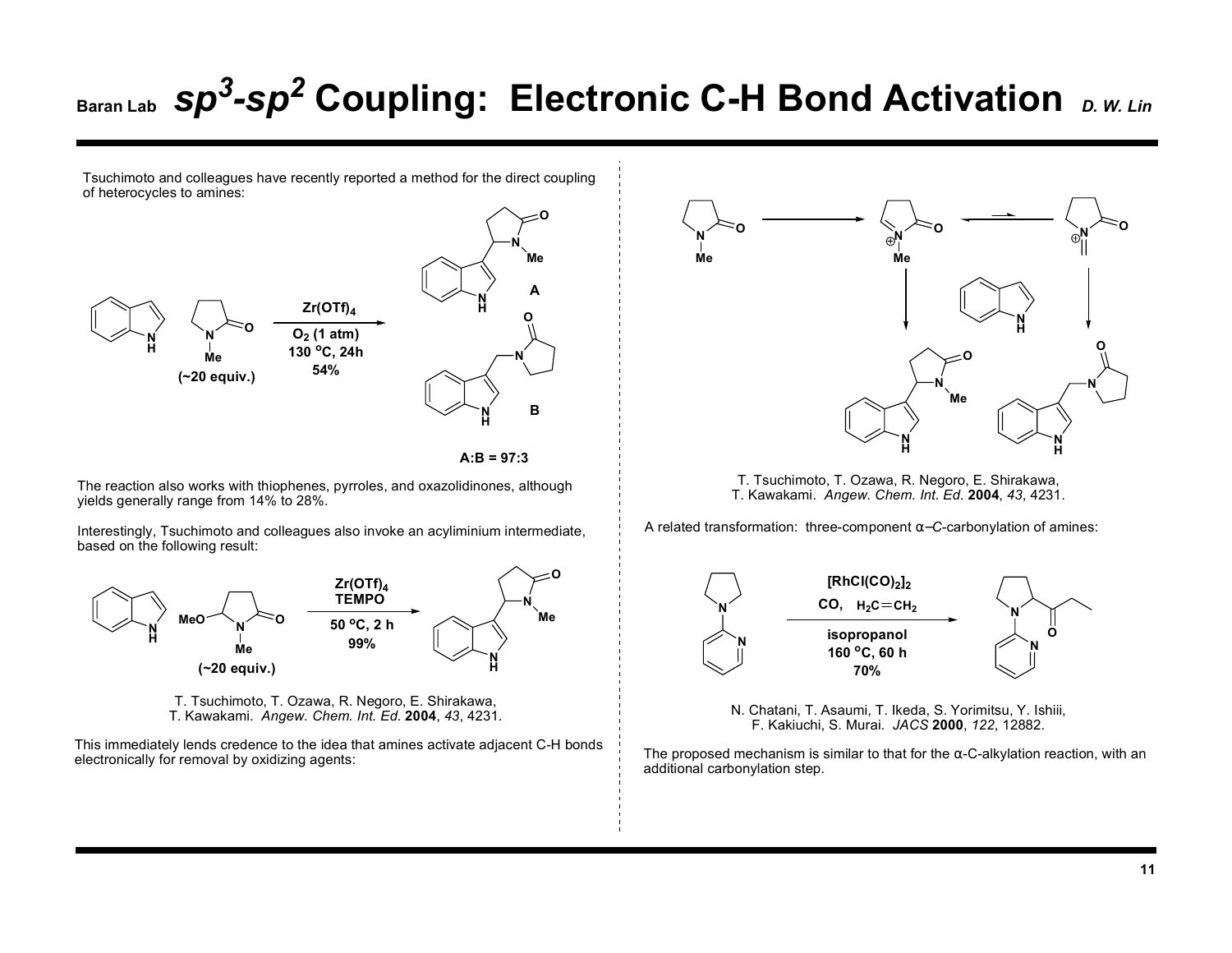Dalibor Sames and colleagues have recently disclosed a method for intramolecular Dalibor Sames and colleagues have recently disclosed a method for intramolecular <br>cyclization of an amide onto an olefin at the α-C position next to the nitrogen.



**IPr = N,N'-bis-(2,6-diisopropylphenyl)-imidazolyl carbene**

The norbornene additive is present to suppress formation of the reduced side product **C**.

The following mechanism has been proposed. It should be observed that the critical step in this cycle is the fact that alkene insertion (and thus C-C bond formation) is favored over β-hydride elimination (which would simply regenerate the alkene).





This observation is accompanied by the observation that a number of similar metal amide complexes catalyze hydrogen-deuterium exchange on the methyl groups of dimethylamine, suggesting that insertion into the C-H bond is quite facile:

| Иe<br>$DH_2C$<br>$-\mathsf{D}$<br>-н |  |
|--------------------------------------|--|
| Me<br>Мé                             |  |

**Me**

| catalyst                                                     | $% H-D$<br>exchange <sup>c</sup> | insertn<br>$(turnovers)^{a}$ |
|--------------------------------------------------------------|----------------------------------|------------------------------|
| Ti(NMe <sub>2</sub> ) <sub>4</sub>                           | ٥e                               | 0.0                          |
| Zr(NMe <sub>1</sub> )                                        | 37                               | 0,0                          |
| Hf(NMe <sub>2</sub> ) <sub>4</sub>                           | 0۴                               |                              |
| $Nb(NMe_*)$                                                  | 67                               | 4.5                          |
|                                                              | 26                               | 0.3                          |
| $\frac{\text{Ta}(\text{NMe}_2)_s}{\text{W}(\text{NMe}_2)_n}$ | 57                               | 7.0                          |
| Sn(NMe.).                                                    | 0 <sup>e</sup>                   | 0.0                          |

<sup>a</sup> All runs in evacuated sealed tubes 14 h at 160 °C. <sup>b</sup> Catalyst was 2:1 adduct of  $W_2(NMe_2)_6/W(NMe_1)_6$  prepared by method of Chisholm.<sup>17</sup> ° Percent decrease in 1243-cm<sup>-1</sup> band. All runs contained 0.25 mmol of catalyst and 12.5 mmol of Me<sub>2</sub>ND in 5 mL of decalin. " Yield of hexylmethylamines in mol/mol of catalyst. All runs contained 0.25 mmol of catalyst, 12.5 mmol of 1-pentene, and 12.5 mmol of dimethylamine in 5 mL of decalin. <sup>e</sup> None detected under conditions where as littie as 3% exchange could be observed.

W.A. Nugent, D.W. Overnall, S.J. Holmes. *Organometallics* **1983**, *2*, 161. This observation suggests the following important lesson:

### **Lesson # 4: Cleavage of C-H Bonds, even** *sp3* **Bonds, is Easy.**

Transition metal catalysts clearly can insert easily into C-H bonds. The real challenge is to trap the resulting C-M bond in a productive fashion, i.e. formation of a C-C bond.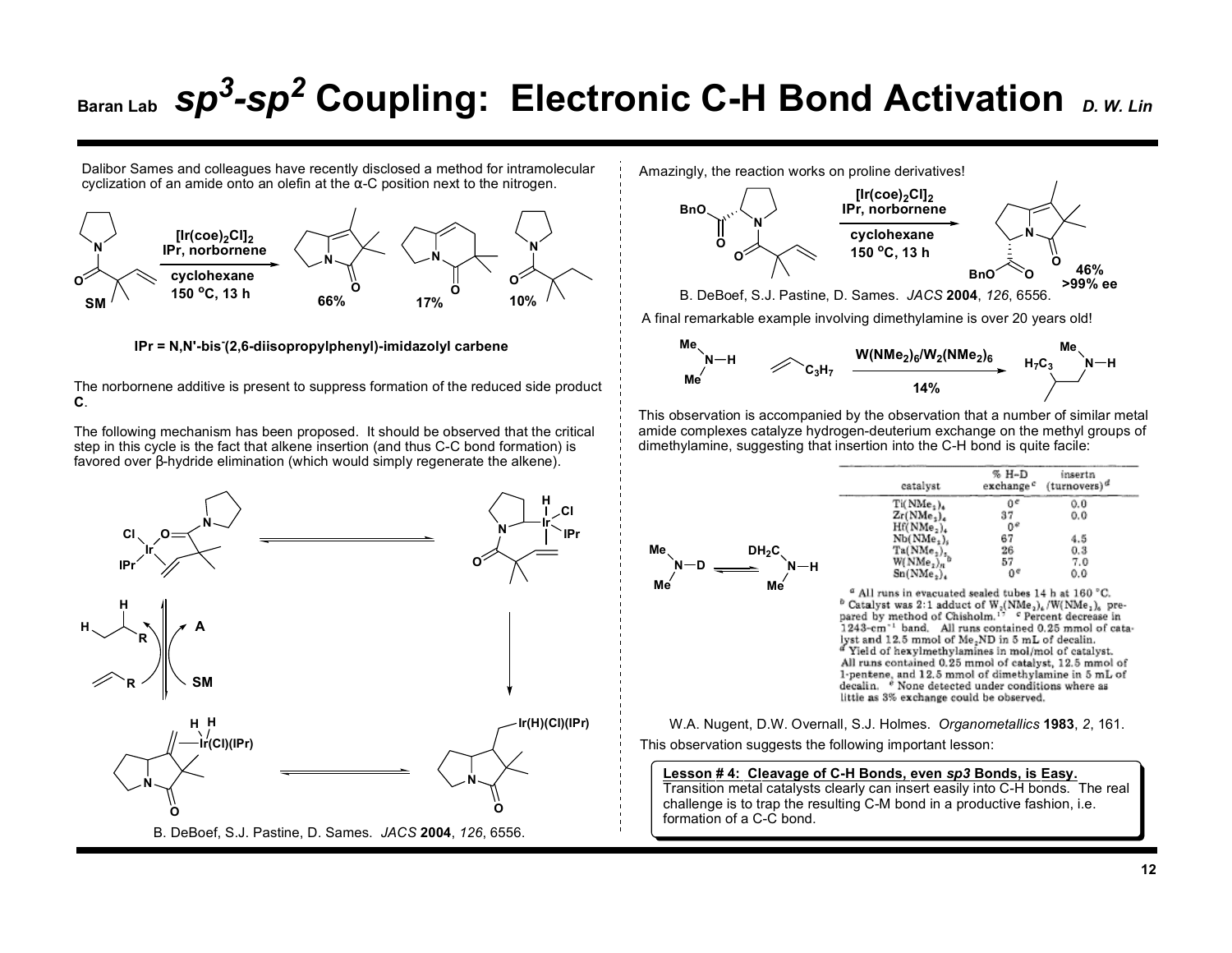### **Activation of C-H Bonds** α **and** β **to Oxygen**

Some papers also suggest that C-H bonds  $\alpha$  and  $\beta$  oxygen are primed for cleavage.



Nugent and colleagues have also reported an isotope scrambling catalyzed by metal alkoxides on ethanol. Deuterium exhange is observed exclusively at the β carbon:

| $CH_3CH_2OD$                        | $M(OEt)_{n}$ |                     | <b>CH<sub>2</sub>DCH<sub>2</sub>OH</b> |                                                    |     |  |
|-------------------------------------|--------------|---------------------|----------------------------------------|----------------------------------------------------|-----|--|
|                                     |              |                     |                                        |                                                    |     |  |
|                                     | $% H-D$      |                     |                                        | distributn of <sup>2</sup> H label, <sup>b</sup> % |     |  |
| catalyst                            | temp, °C     | $\alpha$ change $c$ | CH.D                                   | CD.H                                               | CD. |  |
| Ti(OEt),                            | 180          | 0 <sup>e</sup>      |                                        |                                                    |     |  |
| $Zr(OEt)$ .                         | 200          | 14                  | 5                                      | 25                                                 | 70  |  |
| $Nb(OEt)$ ,                         | 200          | 18                  | 27                                     | 41                                                 | 32  |  |
| $Ta2(OEt)$ <sub>10</sub>            | 180          | 9                   |                                        |                                                    |     |  |
| Ta <sub>2</sub> (OEt) <sub>10</sub> | 200          | 23                  | 28                                     | 39                                                 | 33  |  |
| $Ta_2(OEt)_{10}$                    | 220          | 47                  |                                        |                                                    |     |  |
| $Ta_2(OEt)_{10} + C_6H_5N^d$        | 200          | 55                  | 38                                     | 39                                                 | 23  |  |
| $Ta_2(OEt)_{10} + Et_1N^d$          | 200          | 50                  |                                        |                                                    |     |  |
| W(OEt),                             | 200          | $0^{e,f}$           |                                        |                                                    |     |  |

<sup>a</sup> All runs involved 0.5 mmol of catalyst in 50 mmol of ethanol d for 14 h in evacuated glass tubes. <sup>b</sup> Relative areas of d<sup>1</sup>, d<sup>2</sup>, d<sup>2</sup> resonances (at 5 0.98, 0.96, and 0.94, respectively) in the 61.4-MHz <sup>1</sup>H-decoupled <sup>2</sup>H NMR. <sup>c</sup> Percent of starting OD incorporated into methyl group determined by area of OH resonance in 90-MHz 'H NMR. dRun additionally contains 2.0 mmol of amine additive.  $\ell$  Catalyst decomposed to white insolubles; no exchange detected under condit exchange could be observed. *f* Ethanol was disproportionated to diethyl ether and H<sub>2</sub>O.

Nugent invokes the formation of an oxametallocyclobutane intermediate in this reaction:



W.A. Nugent, D.W. Overnall, S.J. Holmes. *Organometallics* **1983**, *2*, 161.

As Nugent notes, the formation of multiply-deuterated products suggests that this process is facile and rapid.

Other transition metals can catalyze deuterium exchange at the  $\alpha$  carbon of alcohols:

|                      | $RuCl2(PPh3)3$            | $CH_3CH_2CH_2CHDOH$  |
|----------------------|---------------------------|----------------------|
| $CH_3CH_2CH_2CH_2OD$ | $200\,^{\circ}\mathrm{C}$ | $CH_3CH_2CH_2CD_2OH$ |

Y. Sasson, J. Blum. *J. Chem. Soc., Chem. Comm.* **1974**, 309. S.L. Regen. *J. Org. Chem.* **1974**, *39*, 260.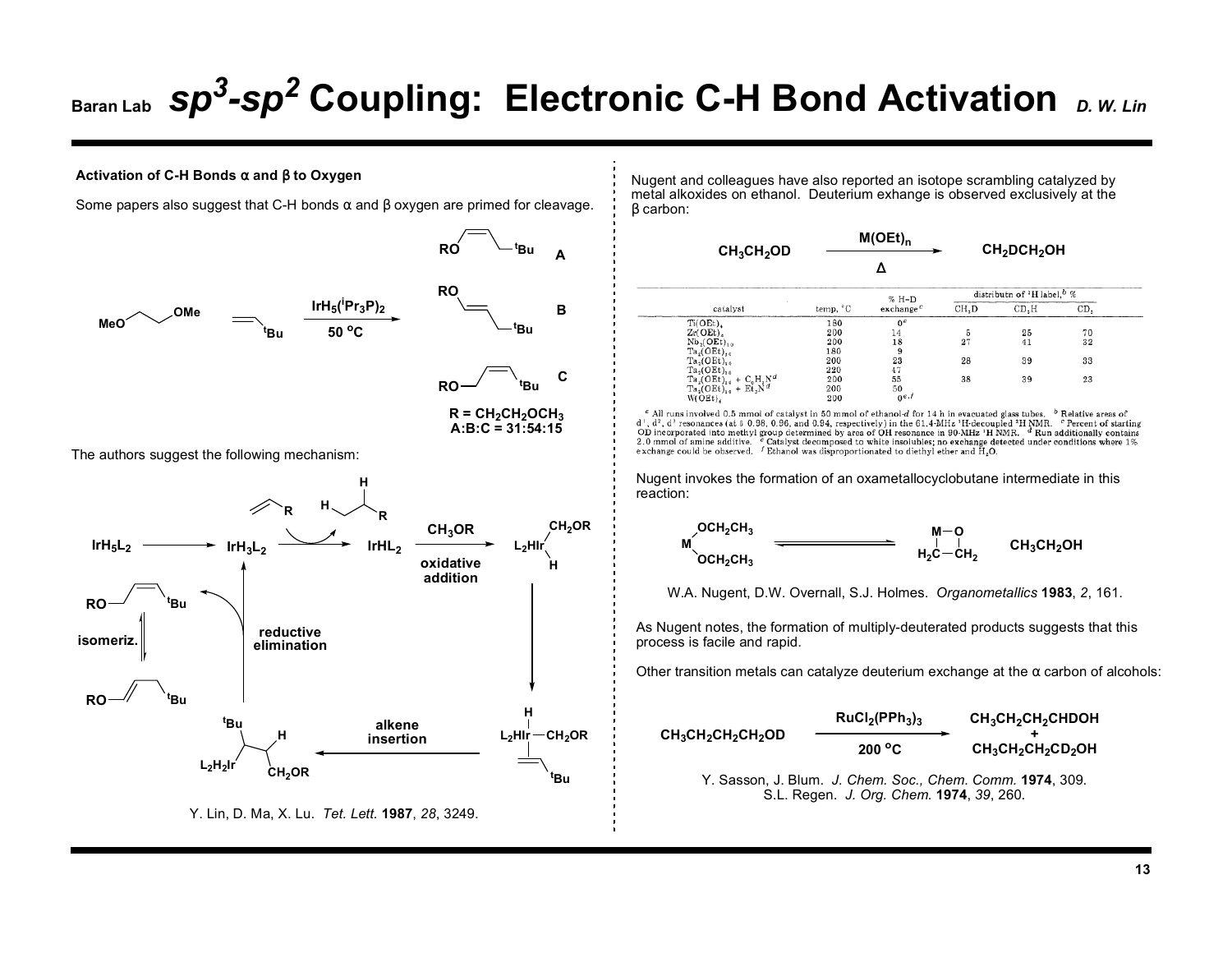# **Garan Lab Chelation-Controlled**  $sp^3$  **C-H Bond Activation** *D. W. Lin*

Even more intriguing than electronic activation of C-H bonds is insertion into totally unactivated C-H bonds. In these cases, the strategy of choice is the chelation strategy mentioned in Lesson # 1:

### **Lesson # 1 (Rephrased): Activation of C-H Bonds by Proximity**

When faced with a totally unactivated C-H bond, even these can be cleaved by transition metal catalysts which are placed in proximity to the C-H by by intramolecular chelation effects.

This strategy is employed elegantly by Dalibor Sames and colleagues, who have recently reported the insertion of an  $sp^2$  center into an unactivated  $sp^3$  C-H bond:



The critical feature of this reaction is the use of an *sp<sup>2</sup>* nitrogen to chelate the Pd catalyst and position it for the oxidative addition into the unactivated C-H bond. Particularly exciting is the use of an imine to guide the reaction - this suggests the potential utility of imines in chelation-control C-H bond cleavage.

Sames and colleagues have successfully deployed this strategy in their studies towards the synthesis of teleocidin B-4:



B.D. Dangel, K. Godula, S.W. Youn, B. Sezen, D. Sames. *JACS* **2002**, *124*, 11856.